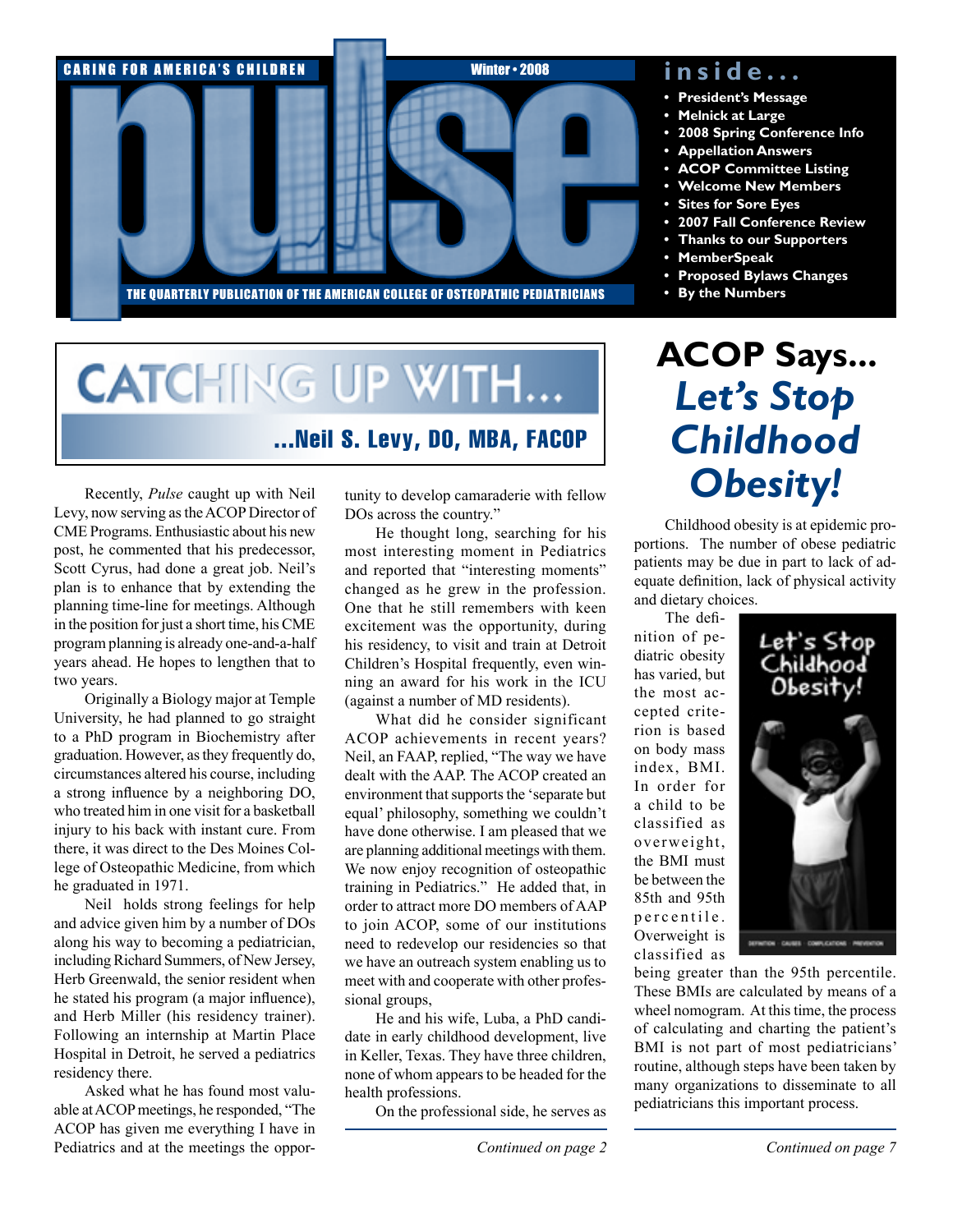#### **2007-2009 American College of Osteopathic Pediatricians**

## **Board ofTrustees**

*President*  Robert W. Hostoffer, Jr., DO, FACOP\*

*Vice President* Margaret A. Orcutt-Tuddenham, DO, CAPT, MC, FACOP\*

*Secretary-Treasurer* John W. Graneto, DO, FACOP\*

*Immediate Past President* Lee J. Herskowitz, DO, FACOP

*Executive Director* Stewart A. Hinckley\*

*\*EXECUTIVE COMMITTEE*

#### *Trustees*

Carl R. Backes, DO, FACOP Michelle Bez, DO, FACOP Scott S. Cyrus, DO, FACOP James E. Foy, DO, FACOP James Kirk, DO, FACOP Nathanael S. Brady, DO, *Resident Member* Amy Sweigart, *Student Representative*

*Director of CME Program* Neil S. Levy, DO, MBA, FACOP

*PUBLISHER* Stewart A. Hinckley

#### *Co-Editors*

Arnold Melnick, DO, FACOP Robert G. Locke, DO, FACOP

*ASSOCIATE EDITOR* Gregory Garvin, DO, FACOP

PULSE is published four times a year in conjunction with the American College of Osteopathic Pediatricians, 2209 Dickens Road, Richmond, VA 23230-2005; 877-231-ACOP or fax (804) 282-0090.

No part of this publication may be reproduced without the express written consent of ACOP. All rights reserved.

The American College of Osteopathic Pediatricians is not responsible for statements made by any contributor. Statements or opinions expressed in PULSE reflect the views of the author(s) and not necessarily the official policy of the ACOP.



## **President's Message**

*Robert W. Hostoffer, Jr., DO, FACOP*

The new year brings anticipation of success through the *Conduit to Success* for the ACOP. There are several events in the pipeline that are ready to explode.

A new website is in preparation. Due before the 2008 Annual Spring Conference, the new site will take on the appearance of the *Conduit to Success* CD. It will have all the necessities to assist the pediatrician in all levels of his/her career. Watch for it.



Our pamphlet entitled *Let's Stop Childhood Obesity* has recently been developed and published. It is available on our website for order, as well as through our national office. It will also be used by our student clubs to enlighten school and governmental authorities about the epidemic of childhood obesity.

An article has been submitted to *Pediatric News* describing the ACOP's efforts to call more attention to pediatric obesity and nutrition. Similar articles and advertisement will be submitted to the *Journal of Pediatrics*, *Pediatrics*, *The DO*, *JAOA* and *AAP News*. These efforts should fortify our national pediatric presence.

New for the college, ACOP will be selling coffee mugs and wine glasses emblazoned with the ACOP logo at the 2008 Annual Spring Conference. Specific student clubs will be selling the coffee mugs at the emeritus lectures and wine glasses at the Gala. The revenue from these sales will go to offset student costs at the meeting. Buy them for gifts or adorn your home and office.

Residents will be manning a table at the Spring conference demonstrating the use of a BMI wheel. We can all learn how to bring obesity monitoring to our offices in a practical manner.

I recently attended a student club meeting at the Lake Erie College of Osteopathic Medicine. It was certainly a privilege and a thrill. The students carry on their pride of Pediatrics and the ACOP. Keep up the good work, Jennifer and Danielle!

A big round of applause needs to go out to our Board, committees and the Executive Director and his associates. You have all worked hard to enhance osteopathic pediatric medicine in the United States. Go Team!!!

#### **Catching UpWith...**

*Continued from page 1*

an Assistant Clinical Professor for the Texas College of Osteopathic Medicine (the college is now called University of North Texas-College of Osteopathic Medicine), rotating students through his practice, and he has staff affiliations with Harris Methodist Hospital, Baylor All-Saints Medical Center, and Cook Children's Medical Center, all in Fort Worth. As a representative of the Texas Osteopathic Medical Association, he serves on the statewide Texas Immunization State Working Group

"I tell students who rotate with me," he concluded, "that they must do what they enjoy—and therefore must enjoy whatever field in which they decide to practice. I explain that when I wake up in the morning,

I do not feel that I am going to work. I am getting up to do something that I like. Do what you love, I tell them, and the money will follow."

With an outlook like that, you know the future of ACOP is in good hands.

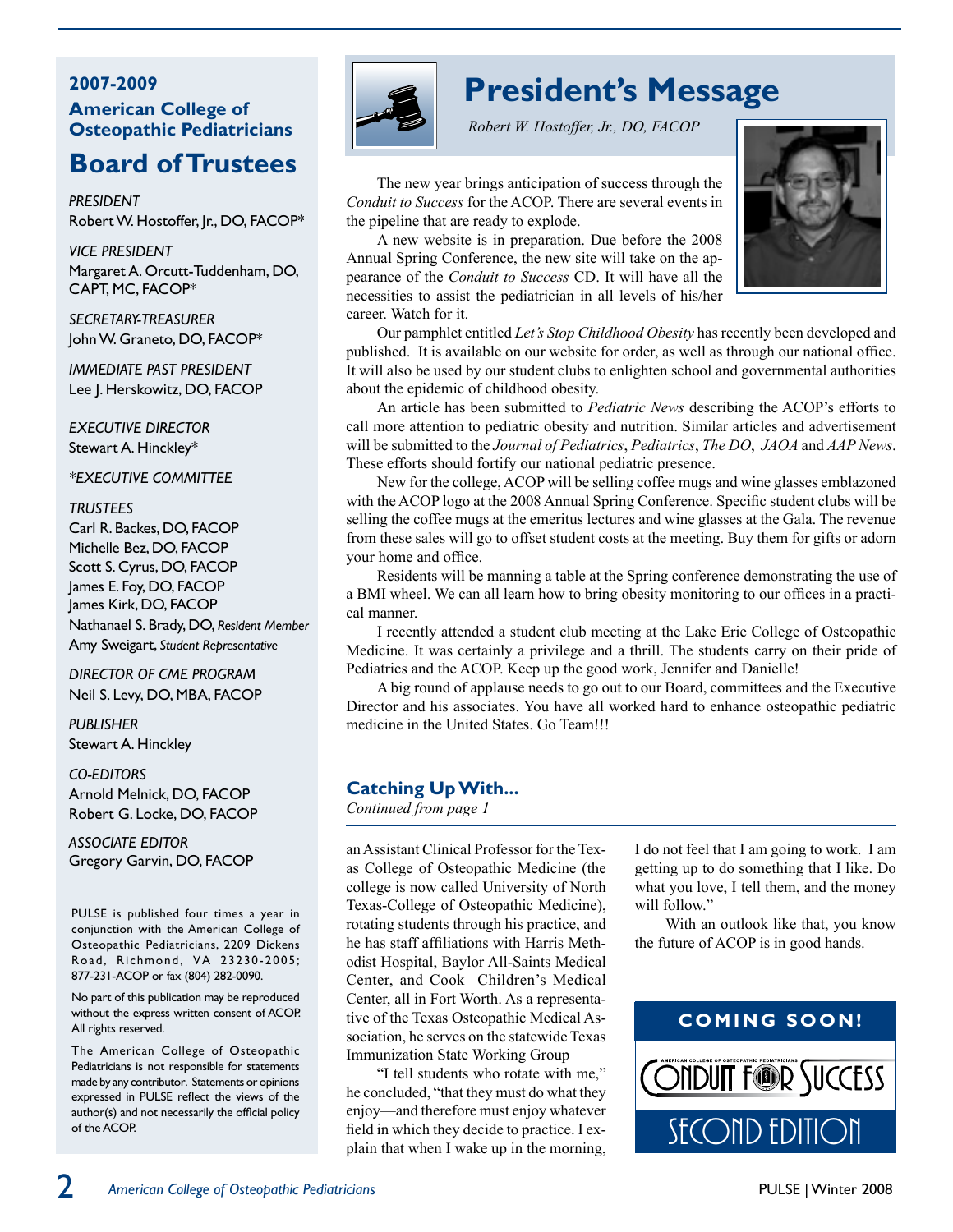

# M E L N I C K at large

*By Arnold Melnick, DO, FACOP*

# **Nail Biting in Children**

It is said that those who ignore history are bound to repeat it. I thought of that maxim recently when I came across an old research project of mine ("Nail Biting in Children") - actually the thesis for my Master of Science (Pediatrics) degree from PCO.

I honestly admit that I have not since done any intensive searches on the subject but I certainly not have seen anything over the years that adds to our knowledge. In fact, surfing the net yields mostly discussions about adults who bite their nails, with a few suppositions carried over from childhood nail biting. For some unknown reason, I never published my research as an article and, for many, many years (too numerous to record) its only exposure has been to my bookshelf or closets. I know of no significant studies since mine.

As risky as it is, I'd like to resurrect my findings (and conclusions) for you -- informally, just as if we were talking in a hallway - no scientific expertise claimed, no infallible conclusion offered. Thanks.

I surveyed 1445 children, age 5 to 13 in school settings-referred to as "average". Added to that were 218 institutionalized boys, called "abnormal." They were all classified as "biter" or "non-biter." I believe this is the largest group studied since the work of David Wechsler who looked at 3000 children in 1930. Wechsler reported, among other things, an almost zero incidence of nail biting in children under three, increasing from about 5 years through adolescence (ranging from 20% to over 40%). In my series, the overall incidence ranged about 10% higher than Wechsler at all ages but in agreement with his pattern.

I examined a number of aspects of these children as they related to nail biting. In my "average" group (based on careful statistical analyses), I found no statistical difference based on boys vs. girls, between age groups (from 5-13 years), by combined age and gender, by school grade (as would be

expected if there were no difference by age), or by combined school grade and gender.

In my "abnormal" group, there were no statistical differences by age, by IQ (measured individually), by family ordinal position, by special family position (e.g., youngest, oldest, or one and only), by color, by the combination of color and age, by the combination of color and IQ, by the combination of color and ordinal position, or by the combination of color and special position,

I also evaluated students accelerated in grade for their age and a group retarded in grade for their age. These were called "exceptionals." There was one interesting finding in the "average" group: a definite trend toward lesser incidence of nail biting in those pupils accelerated in grade (for age) and a greater incidence in those retarded in school grade. I visualized the stress theory at work. In the "abnormal" group, there was no such trend.

In comparing my "average" and "abnormal" groups, I found that there was a highly significant difference in nail biting between the two groups - "average" (boys and girls) being 44.8% and "abnormal (all boys) being 56.2%. My conclusion was that boys in the abnormal group bit their nails more frequently than the average pupils (boys and girls). However, since the "aver-

### **ACOP Coffee Mugs & Wine Glasses**

Are Available to Support ACOP Student Clubs!

#### **Visit www.acopeds.org**

to order yours for pickup at the **Spring Conference in Savannah** age" group was all white, we compared them to the whites in the "abnormal" group and found no significance.

So, why do children bite their nails? No one knows for sure. Numerous theories have been offered throughout the years, ranging from "normal" (because of the high incidence), to stress, to psychoanalytic causes. Plus an additional number of ideas.

When I did my paper, one possibility stood out to me (based on my acceptance of the statistics and understanding of the stress theory). Note the rise from 3-5 years of age from zero to strong incidence. Then look at the age of starting nursery school and regular school (about 3 for nursery school and 5 for regular school-kindergarten). Consider the extreme stress that school creates in many children (away from home, away from mommy, strong structure of activity every day, giving up oral activities including suckling and thumb-sucking). From these observations, I made the assumption that school is a major provoking stimulus for nail biting.

Unfortunately, I was rejected in my proposal to the kindergarten teacher and principal that we run a one-semester experiment: encourage the chewing of gum in school, even supplying it to children who want it - then observe the incidence of nail biting. (I was not being facetious.) It is interesting to speculate what would happen to nail biting if children were allowed full freedom of oral activity.

Another aspect should be explored. Most of today's children are reared with pacifiers (as opposed to 1930 and 1953). Does this free use and increased oral activity lessen the trend to nail biting? We need another good survey of several thousand children to see the effects of the increased use of pacifiers.

Many numbers. Many theories. Even now, in loooong retrospect, I like my own.

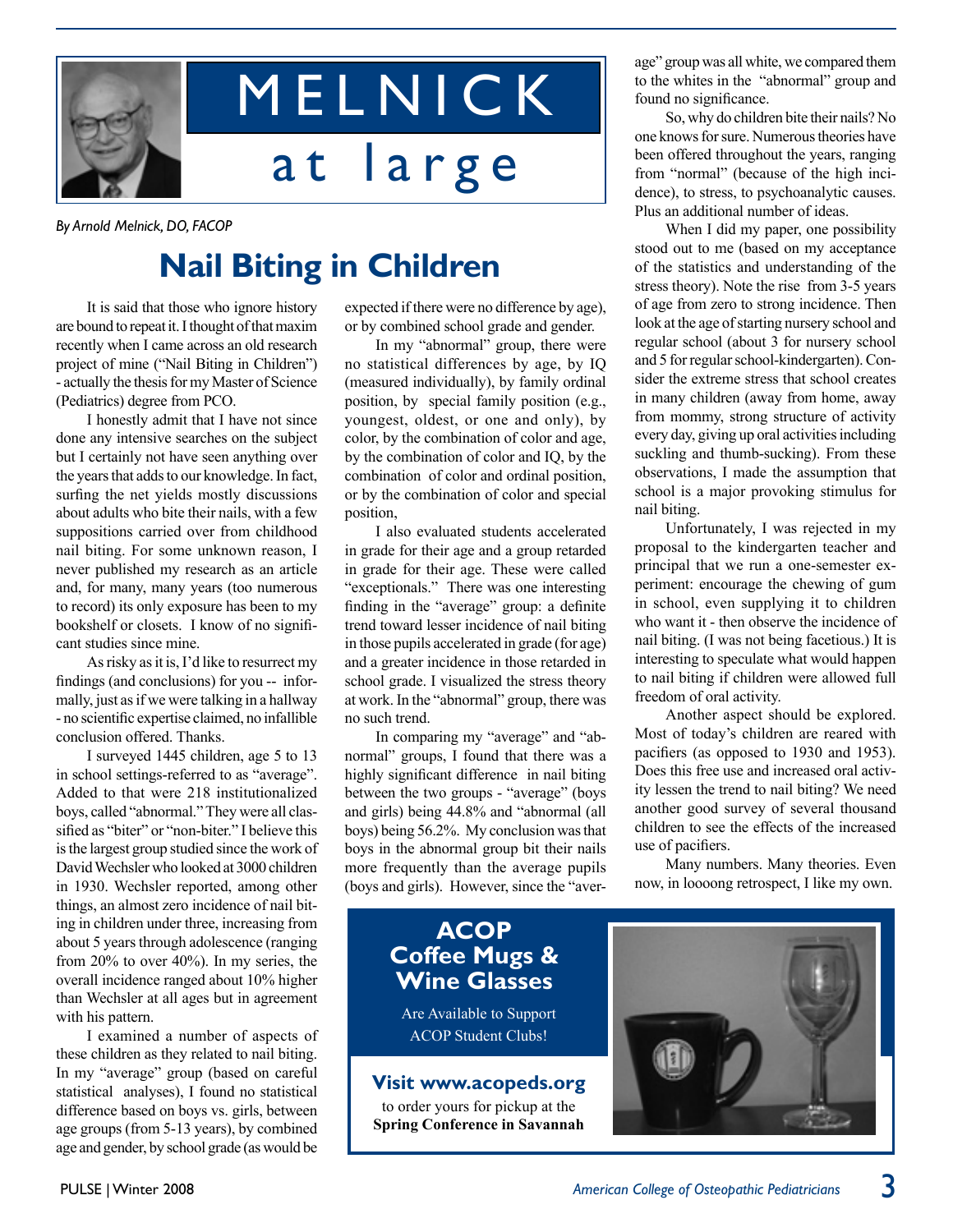

## **Finkel to Give Watson Lecture**

Past President Martin A. Finkel, DO, FACOP, will deliver the 2008 James M. Watson Memorial Lecture at the ACOP meeting in Savannah, GA. A sought-after international speaker on child sexual abuse, he is the founder and Medical Director of the Child Abuse Research Educational Service (CARES) Institute at the UMDNJ College of Osteopathic Medicine. At that school, he is Professor of Pediatrics. Dr. Finkel is also the senior author of the preeminent text in the field: *Medical Evaluation of Child Sexual Abuse.*

#### **Family Traditions**

The Watson Memorial Lecture by Dr. Martin A. Finkel will be another incidence of family participation in ACOP. His father, Harold H. Finkel, DO, FACOP, was the Watson Lecturer in 1967, and served as President in 1960.

Another ACOP father-son team accomplished the same. Thomas F. Santucci, Sr., DO, FACOP, was President in 1954 and he gave the Watson Lecture in 1965. His son, Tom Jr., DO, FACOP, did both—in 1981 and 1983 respectively. J. Phillip Jones, DO, FACOP, gave the Watson Lecture in 1995 and his father, Myron D. Jones, DO, FACOP, was President of the College in 1964.



**REGISTER NOW!**

 The Hilton Savannah DeSoto Hotel Savannah, Georgia

## **Visit www.ACOPeds.org for more information**

The 2008 ACOP Annual Spring Conference will be held from April 10-13, 2008 in Savannah, GA. Our conference theme is Childhood Obesity and includes prevention and treatment strategies and updates for pediatricians on the latest research and recommendations in treating this current epidemic. Sessions on other pediatric issues such as immunizations, use of pro-biotics, mitochondrial disease, ADD advocacy issues, depression and eating disorders are also included. Our keynote lecture, the James M. Watson Memorial Lecture, will be presented by Martin A. Finkel, DO, FACOP, FAAP.

You will note the conference title includes Coming Home. The Board of Trustees wanted to welcome the return of our esteemed Emeritus Members, to share with our new pediatricians the wealth of their knowledge. All members of ACOP are truly family; which seems appropriate, as we have dedicated our lives in the care of children and their health. Therefore, this year we added Emeritus Member speakers each morning to enlighten all pediatricians with their expertise and experiences.

The American College of Osteopathic Pediatricians is committed to teach, inspire and train both students and residents with the Conduit for Success. Included in the program are specific lectures for both students and residents. All conference attendees are welcome to attend these lectures. There will be lectures on how to handle stress in residency, how to negotiate contracts and lectures on writing grant applications. In addition, there will be hands-on lectures on Osteopathic Manipulation, as these are always very popular.

In addition to our educational conference, we will all enjoy a Gala event planned for Saturday evening. Formal attire is recommended. We promise you this is something you don't want to miss!

ACOP is an advocate of AOA President, Dr. Peter Ajluni's Fit For Life Campaign. Please join us for a 5K Fun Run/Walk early Saturday morning in keeping with this iniative. We hope you will join us for a truly outstanding conference.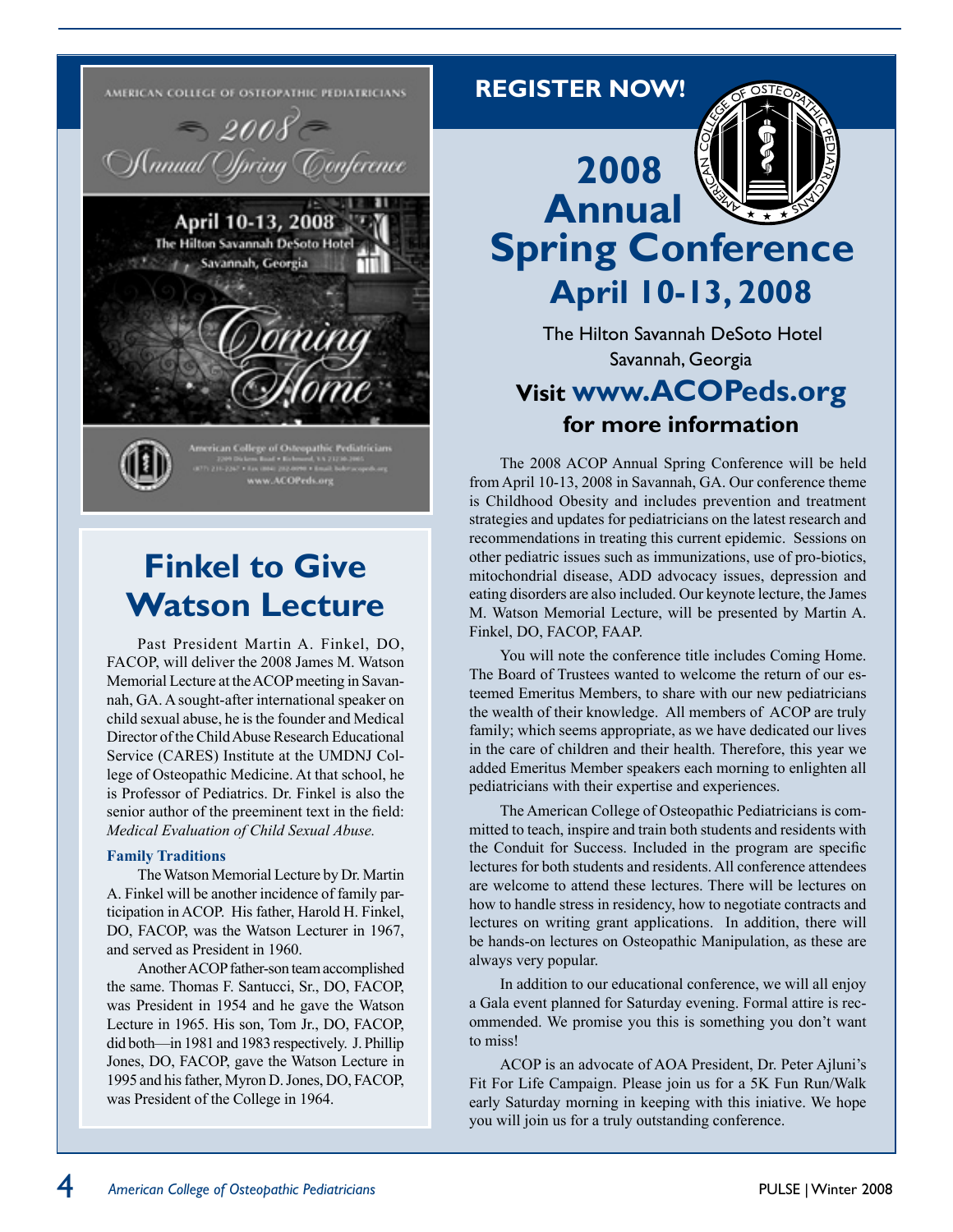

## *April 10-13, 2008 • Hilton Savannah DeSoto Hotel • Savannah, GA*

## **THuRSDAy, APRIL 10, 2008**

6:00 pm - 8:00 pm **Industrial Symposium Sanofi Pasteur** - Wine & Cheese Refreshments *Influenza / Immunization Update* Michael E. Ryan, DO, FACOP

#### **FRIDAy, APRIL 11, 2008**

| $6:30$ am - 7:30 am                 | Registration / Breakfast with Exhibitors / Posters                                                                                                |                                                                                                                |
|-------------------------------------|---------------------------------------------------------------------------------------------------------------------------------------------------|----------------------------------------------------------------------------------------------------------------|
| 7:30 am - 8:00 am                   | <b>Emeritus Breakfast Lecture</b><br>Difference in Pediatric Reimbursements. Then and Now.<br>David W. Leopold, II, DO, FACOP                     |                                                                                                                |
| 8:00 am - 9:00 am                   | <b>Pre-, Pro-Biotics</b><br>Carol Lynn Berseth, MD                                                                                                |                                                                                                                |
| 9:00 am - 10:00 am                  | <b>Could It Be Mitochondrial Disease?</b><br>Bruce H. Cohen, MD                                                                                   |                                                                                                                |
| 10:00 am - 10:30 am                 | Break with Exhibitors and Posters                                                                                                                 |                                                                                                                |
| 10:30 am - 11:30 am                 | <b>Sports Medicine</b><br>David D. Dyck, Jr., DO                                                                                                  |                                                                                                                |
| 11:30 am - 12:30 pm                 | Peer Support and Advocacy for Individuals with<br><b>ADHD - Grounded in Evidence-based Science</b><br>Andrew R. Adesman, MD; Mrs. Marie S. Paxson |                                                                                                                |
| 12:30 pm - 1:30 pm                  | Box Lunch with Exhibitors / Posters                                                                                                               |                                                                                                                |
| 1:30 pm - 2:15 pm                   | James M. Watson Memorial Lecture<br>Martin A. Finkel, DO, FACOP, FAAP                                                                             |                                                                                                                |
| 2:30 pm - 4:30 pm                   | <b>Conduit for Success</b>                                                                                                                        |                                                                                                                |
|                                     | <b>Session A</b>                                                                                                                                  | <b>Session B</b>                                                                                               |
| $2:30 \text{ pm} - 3:30 \text{ pm}$ | <b>Student Meeting</b>                                                                                                                            | <b>Resident Meeting (NRC)</b><br><b>Abstract and Poster Development</b>                                        |
| 3:00 pm - 3:30 pm                   |                                                                                                                                                   | <b>National Residency Club</b><br><b>Grant Writing</b> (Students may attend)<br>Robert G. Locke, DO, FACOP, PA |
| $3:30 \text{ pm} - 4:30 \text{ pm}$ | <b>Residency Panel</b><br>Day in the Life of a Resident                                                                                           | <b>Residency Directors</b>                                                                                     |
| $6:00$ pm - $7:30$ pm               | <b>Reception with Exhibitors / Posters</b>                                                                                                        |                                                                                                                |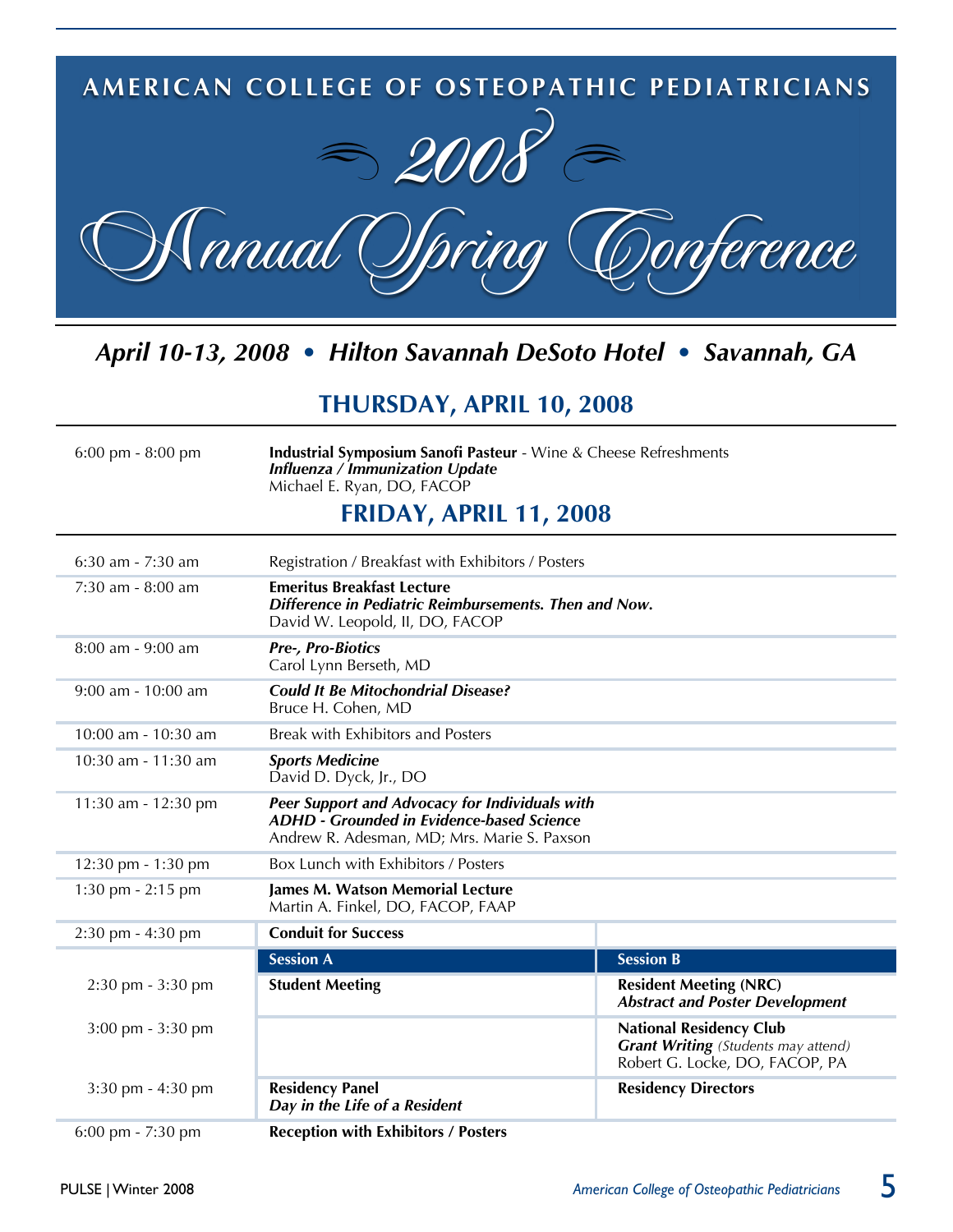## **Saturday, april 12, 2008**

|                       |                             | SATUKDAT, APKIL 12, 2006                                                                                      |                                                                                                                                                     |
|-----------------------|-----------------------------|---------------------------------------------------------------------------------------------------------------|-----------------------------------------------------------------------------------------------------------------------------------------------------|
| $6:00$ am - $6:50$ am |                             | Fun Run / Walk - Forsyth Park                                                                                 |                                                                                                                                                     |
| 7:00 am - 8:00 am     |                             | Breakfast with Exhibitors / Posters                                                                           |                                                                                                                                                     |
| 8:00 am - 8:30 am     |                             | <b>Emeritus Lecture</b><br>Arnold Melnick, DO, FACOP                                                          | Thenand Now, A Reminiscence of 60 Years                                                                                                             |
| 8:30 am - 9:00 am     |                             | <b>Fit for Life</b><br>Peter B. Ajluni, DO                                                                    |                                                                                                                                                     |
| $9:00$ am - 10:00 am  |                             | <b>Childhood Obesity: Where We Are</b><br>and Where We Are Heading                                            | Karyl Thomas Rattay, MD, MS, FAAP, FACPM                                                                                                            |
| 10:00 am - 10:30 am   |                             | Break with Exhibitors / Posters                                                                               |                                                                                                                                                     |
| 10:30 am - 11:30 am   |                             | <b>Treatment Approaches to the Medical</b><br><b>Complications of Childhood Obesity</b><br>Sandra Hassink, MD |                                                                                                                                                     |
| 11:30 am - 12:30 pm   |                             | <b>Panel: Strategies That May Help</b><br><b>Prevent Childhood Obesity</b>                                    | Marta Diaz-Pupek, DO; Sandra Hassink, MD;<br>Karyl Thomas Rattay, MD, MS, FAAP, FACPM                                                               |
| 12:30 pm - 1:30 pm    |                             | Lunch and Business Meeting                                                                                    |                                                                                                                                                     |
| 1:30 pm - 4:30 pm     |                             | <b>CONDUIT FOR SUCCESS</b>                                                                                    |                                                                                                                                                     |
|                       |                             | <b>Session A</b>                                                                                              | <b>Session B</b>                                                                                                                                    |
| 1:30 pm - 2:30 pm     |                             | <b>Student Meeting</b>                                                                                        | <b>Assessing Stress, Strain</b><br>and Coping in Pediatrics<br>and Combined Residents<br>Lorraine Brewer, DO, FAAP                                  |
| 2:30 pm - 3:30 pm     |                             | Students may<br>visit Exhibits                                                                                | <b>National Residency Club</b><br><b>Contract Negotiations</b><br>Jennifer D. Burgar, JD                                                            |
| 3:30 pm - 4:30 pm     | Pediatric Department Chairs | <b>Resident Panel</b>                                                                                         | <b>National Residency Club</b><br><b>Organizational Meeting</b><br>My Vietnam Pediatric<br><b>Rotation, New and Old Virus</b><br>Sarah MacLeish, DO |
|                       |                             | <b>Students may attend</b><br><b>NRC Meeting</b>                                                              | <b>Pediatrics in the Philippines</b><br>Nathanael S. Brady, DO                                                                                      |
| 6:30 pm               |                             | <b>Reception</b>                                                                                              |                                                                                                                                                     |
| $7:30$ pm             |                             | <b>Gala and Award Presentations</b><br>Distinguished Service Award,<br>Pediatrician of the Year Award,        |                                                                                                                                                     |

**Sunday, april 13, 2008**

Student Club of the Year, Research Grant Awards

| $7:30$ am - $8:00$ am   | <b>Emeritus Breakfast Lecture</b><br><b>Pediatrics - How We Have Changed</b><br>Benjamin L. Cohen, DO, FACOP                                                  | <b>UMDNJ SOM</b><br>Stratford, NJ<br><b>Marie S. Paxson</b><br><b>CHADD President Elect</b>                        |
|-------------------------|---------------------------------------------------------------------------------------------------------------------------------------------------------------|--------------------------------------------------------------------------------------------------------------------|
| $8:00$ am - 9:00 am     | <b>Depression</b><br>Deborah O. Mulgrew, DO                                                                                                                   | West Chester, PA<br>Karyl Thomas Rattay, MD<br>Nemours Division of Health                                          |
| $9:00$ am - 10:00 am    | <b>Eating Disorders</b><br>Deborah O. Mulgrew, DO                                                                                                             | and Prevention Services<br>Newark, NJ<br>Michael E. Ryan, DO, FACOP                                                |
| $10:00$ am - $11:00$ am | <b>CONDUIT FOR SUCCESS - General Session</b><br><b>Pediatric OMT (POMT) Training</b><br>for Students/Residents/Fellows<br>Robert W. Hostoffer, Jr., DO, FACOP | Geisinger Medical Center<br>Danville, PA<br>Carol Lynn Berseth, MD<br>Mead Johnson, Nutritionals<br>Evansville, IN |
| $11:00$ am              | Adjournment                                                                                                                                                   |                                                                                                                    |

## **faculty**

**andrew r. adesman, Md** *Schneider Children's Hospital New Hyde Park, NY*

**Peter B. Ajluni, DO** *President, American Osteopathic Association Chicago, IL*

**Nathanael S. Brady, DO** *Columbus Children's Hospital Columbus, OH*

**Lorraine Brewer, DO, FAAP** *Children's Mercy Hospital Kansas City, MO*

**Benjamin L. Cohen, DO, FACOP** *Emeritus Member Western University Health Center Pomona, CA*

**Bruce H. Cohen, MD** *Cleveland Clinic Foundation Cleveland, OH*

**Marta diaz-pupek, do** *DuPont Pediatrics/Saint Francis Hospital Wilmington, DE*

**david d. dyck, Jr., do** *Kansas City University of Medicine and Biosciences College of Osteopathic Medicine Kansas City, MO*

**Jennifer D. Burgar, JD** *Arnall Golden Gregory LLP Atlanta, GA*

**Martin a. finkel, do, faCop, faap** *UMDNJ – CARES Institute Stratford, NJ*

**Sandra Hassink, MD** *Director, Weight Management Clinic A. I. duPont Hospital for Children Wilmington, DE*

**Robert W. Hostoffer, Jr., DO, FACOP** *Rainbow Babies & Children's Hospital Cleveland, OH*

**david W. leopold, ii, do, faCop** *Emeritus Member Arizona Family Care Associates Sierra Vista, AZ*

**robert G. locke, do, faCop, faap** *Christiana Neonatal Associates Newark, DE*

**Sarah MacLeish, DO** *Rainbow Babies & Children's Hospital Cleveland, OH*

**Arnold Melnick, DO, FACOP** *Emeritus Member Aventura, FL*

**Deborah Mulgrew, DO** *UMDNJ SOM Stratford, NJ*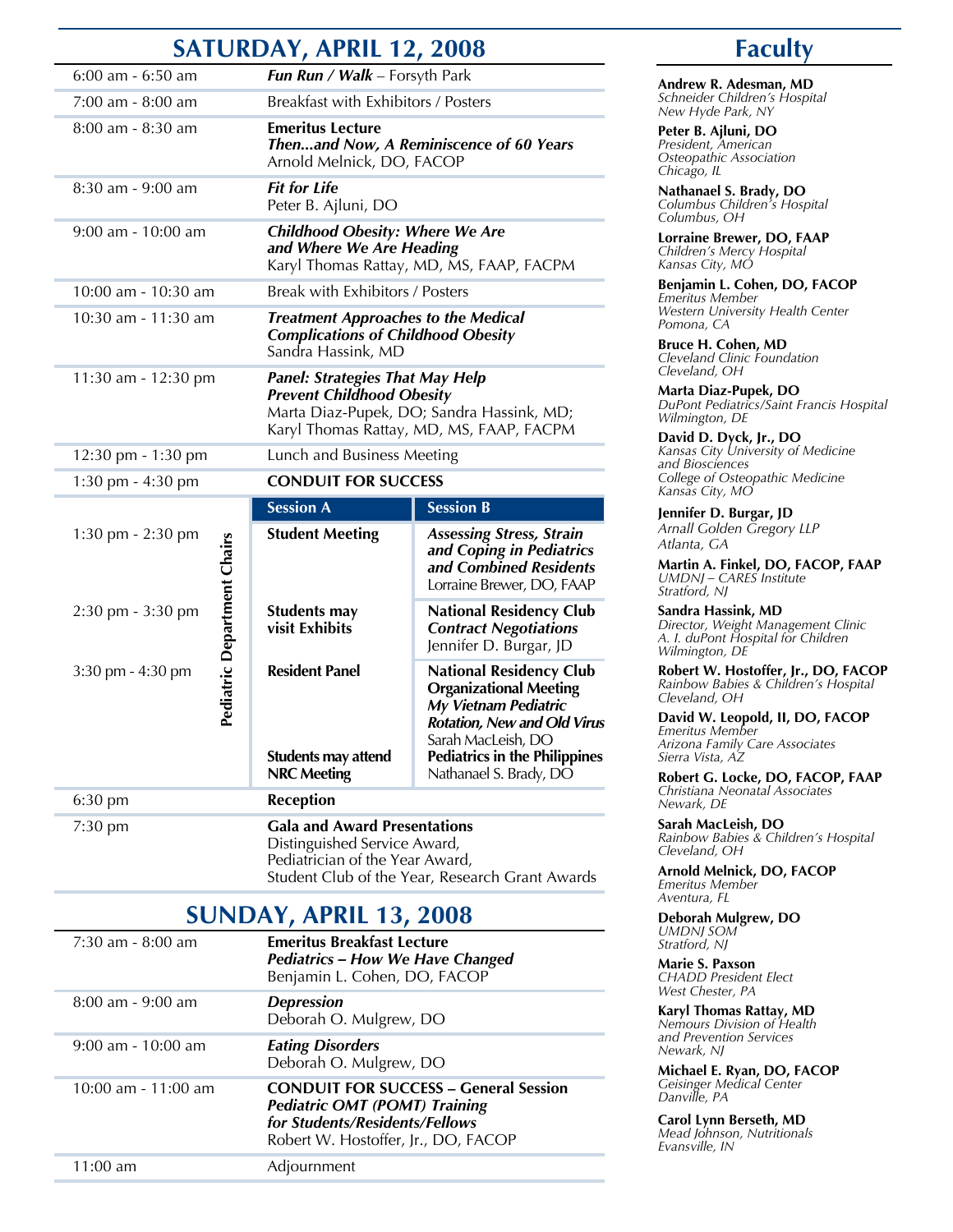#### **Let's Stop Obesity**

*Continurd from page 1*

The causes of pediatric obesity vary as well. Genetic predispositions are clearly a cause. Dietary trends, including large portion sizes and increased sweetened beverage consumption, by children has created the means by which this population may become overweight. Certainly socioeconomic factors play a large role in maintaining the increased BMI. Physical inactivity has been decreased since the advent of computers, video games and television. The average time spent on the computer by children has gradually increased, and activity outdoors has gradually decreased. Medical conditions that are often associated with childhood obesity include hypothyroidism and Prader-Willi syndrome.

This epidemic of childhood obesity can only be dealt with by increased physical activity and good dietary choices. Increasing the child's physical activity to 60 minutes per day would be a great start. In addition, limiting TV, computer and video game time to less than two hours per day will enhance the child's exposure to other activities. Also, encouraging family time together by walking, biking and playing outdoors will certainly enhance the overall health of the entire family. Encouraging sporting activities and competition will also enhance the general social ideas of activity.

Good dietary choices are extremely important. As pediatricians, we should be encouraging our patients' families to eat together and turn the meals into family time. We need to set goals for the families in their eating habits, which include five a day fruit and vegetable intake. We also need to monitor the portion sizes that are right for the child's age. We cannot assume that the diet of an adult is adequate for the diet of a child. Parents should set the standard and be the role model for their children eating healthy foods.

When should the parent be concerned about pediatric obesity? The parent should be concerned if the child is embarrassed or distressed about his or her weight. The parents should also be concerned if the children cannot participate in physical activities due to their weight. If medical problems develop due to their weight, such as hypertension, hypercholesterolemia



## **Apgar Score**

*A standardized score to evaluate newborns' condition, based on five specific physiological findings.*

## **Virginia Apgar, MD**

As pioneering physicians go, Virginia Apgar (1909-1974) was ahead of her time. When she entered medical school, there were only three other women in her class. Her success began when she graduated in 1933, ranked fourth in her class at Columbia University College of Physicians and Surgeons.

 She entered medical school determined to become a surgeon. At graduation, she secured a surgical residency and actually practiced general surgery for a few years. Her chairman of surgery continued to discourage her, because of her gender, from entering the traditional male field. Mostly women nurses were performing anesthesia at Columbia at that time and Dr. Apgar was "redirected" to the field of anesthesiology. There were very few formal training programs in anesthesiology in the 1930's, forcing her to seek several separate six month training positions at several institutions.

When she retuned to Columbia, she was the only anesthesiologist. She practiced from 1939 to 1959, developing her own department and initiating her own residency training program. The specialty of anesthesiology was not recognized in the late 1940's and Dr. Apgar was the second woman to be board certified in anesthesiology.-Dr. Apgar's score was devised as a way to measure objectively the newborn's reaction to various anesthetic effects. First designed to be scored at one minute to predict initial resuscitation needs, others extrapolated the scores to longer intervals, such as five minutes and ten minutes, to predict outcomes/prognosis.

After obtaining a Master of Public Health degree, she left medicine in the 1960's to become the Director of the National Foundation for Infantile Paralysis, now known as March of Dimes.

*- John W. Graneto, DO, FACOP*

or diabetes, the pediatrician then should more intensively evaluate this. And, if parents are concerned at any time about the child's weight status, they should be encouraged to bring this to the attention of the pediatrician.

The American College of Osteopathic Pediatricians has picked pediatric obesity and nutrition as the theme for our 2008 spring meeting in Savannah, Georgia. The college has recently published a pamphlet entitled: *Let's Stop Childhood Obesity*. This is available through our ACOP administrative office at 2209 Dickens Road, Richmond, Virginia 23230-2005, or through the ACOP website at www.ACOPeds.org. The national osteopathic pediatric student clubs have taken on this theme as well and will be introducing the ideas of pediatric obesity to schools and local leaders in their community. The ACOP also submitted three resolutions focused on childhood obesity awareness, which have been submitted to the American Osteopathic Association for their review, approval and support.

**For Membership Questions or to Join ACOP Contact Joye Stewart - Joye@ACOPeds.org - (804) 565-6311**

7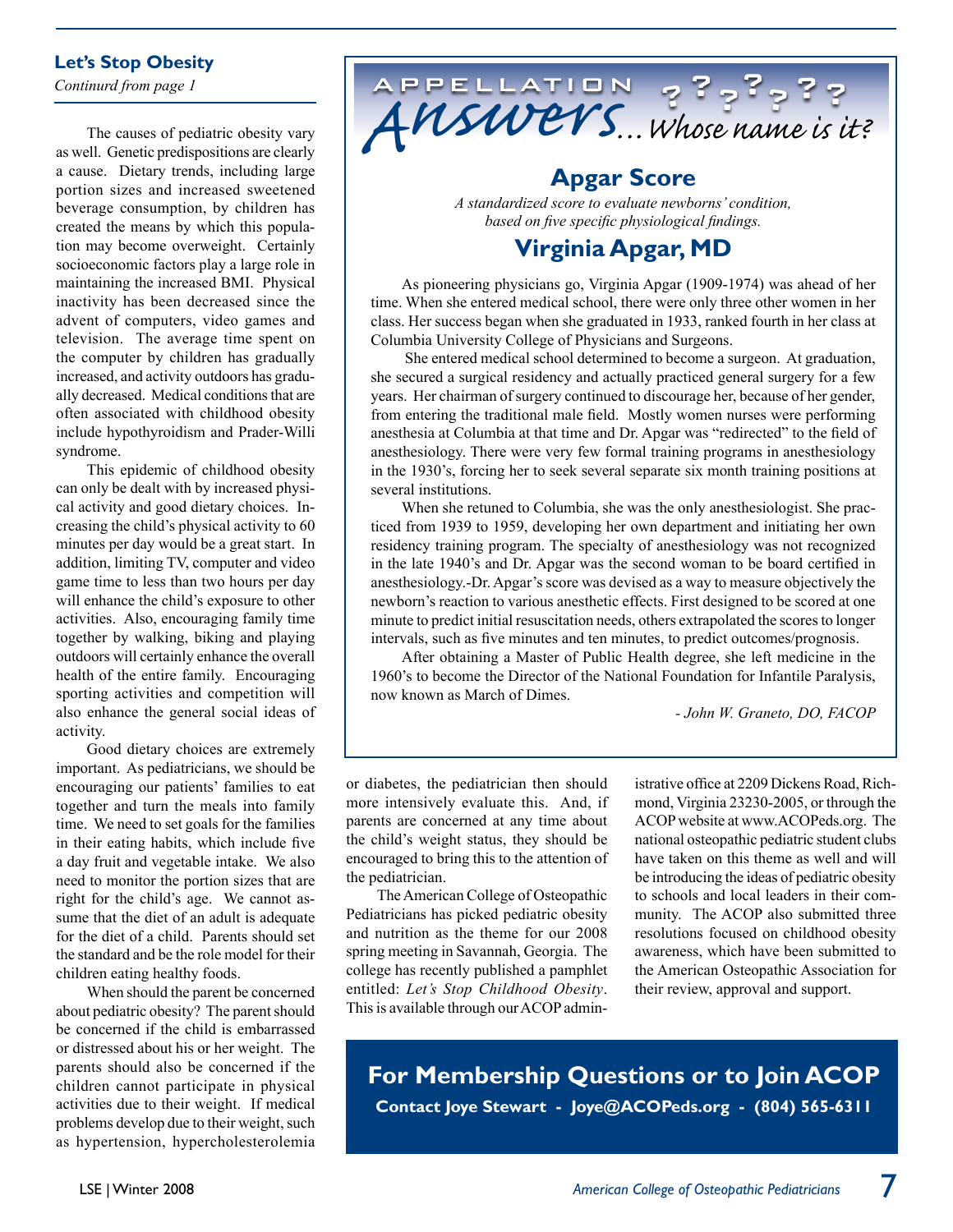## **American College of Osteopathic Pediatricians Committees**

#### **Awards Committee**

Marc R. Belcastro, DO, FACOP, *Chair* Email: marc\_belcastro@pediatrix.com Abraham Bressler, DO, FACOP Patricia A. Cottrille, DO, FACOP Scott S. Cyrus, DO, FACOP Martin A. Finkel, DO, FACOP, FAAP Gregory Garvin, DO, FACOP Dwain L. Harper, DO, FACOP Annie Maiden, Student Arnold Melnick, DO, FACOP

#### **Bylaws Committee**

Joseph A. Aldrich, DO, FACOP, FAAP, *Chair* Email: jaldrich@sparks.org Raymond P. Flowers, III, DO, FACOP, FAAP Barbara D. Ianni, DO, FACOP, FAAP

#### **CME Committee**

Neil S. Levy, DO, MBA, FACOP Email: nslathome@hotmail.com James E. Foy, DO, FACOP *Board Liaison* Email: jfoy@touro.edu Nancy Monaghan Beery, DO, FACOP, FAAP *Spring 2008 Chair* Email: nbeery@smdc.org Jacqueline M. Kaari, DO, FACOP *Spring 2008 Co-Chair / Fall 2009 Chair* Email: kaari@umdnj.edu Michelle Bez, DO, FACOP Cyril Blavo, DO, MPH, FACOP Abraham Bressler, DO, FACOP Scott S. Cyrus, DO, FACOP Christina M DaSilva, *Student* Chandra Delorenzo, DO, FACOP Marta Diaz-Pupek, DO, FACOP Dana Ewles, DO, FACOP Stuart J. Friedman, DO, FACOP, FAAP Eli A. Gasinu, *Student* Robert W. Hostoffer, Jr., DO, FACOP Michael G. Hunt, DO, FACOP Barbara D. Ianni, DO, FACOP, FAAP Connie Jo McCarroll, DO, FACOP Edward E. Packer, DO, FACOP Howard J. Sadinsky, DO, FACOP Paul A. Tomcykoski, DO, FACOP

#### **Finance Committee**

John W. Graneto, DO, FACOP, *Chair* Email: jgraneto@cs.com Stanley E Grogg, DO, FACOP Lee J. Herskowitz, DO, FACOP Robert W. Hostoffer, Jr., DO, FACOP Laura S. Stiles, DO, FACOP

#### **GME Committee**

Michael E. Ryan, DO, FACOP, *Chair* Email: mryan@geisinger.edu Joseph A. Dieterle, DO, FACOP John W. Graneto, DO, FACOP Stanley E Grogg, DO, FACOP Margaret Knox-Lee, DO, FACOP Erik E. Langenau, DO, FACOP, FAAP

#### **Government Relations Committee**

Steven M. Snyder, DO, FACOP, *Chair* Email: steven627@aol.com Marc Bocknek, DO, FACOP Jason Citarella, DO David S. Duffey, DO, FACOP Steven Feder, DO, FACOP Martin A. Finkel, DO, FACOP, FAAP Stanley E Grogg, DO, FACOP Natalie King, DO Larry Lewellyn, DO, FACOP Gary McAbee, JD, DO, FACOP Lisa M. Rotelli, DO, FAAP Steven Shapiro, DO, FACOP Michael Stratton, DO, FACOP, FAAP Kenneth Toff, DO, FACOP

#### **Membership Committee**

Lee J. Herskowitz, DO, FACOP, *Chair* Email: drdawg@earthlink.net Michael Berman, DO, FACOP Alice Blavo, DO, FACOP Susan Boudakian, DO, FACOP Robert W. Hostoffer, Jr., DO, FACOP Patricia Elaine Lally, DO, FACOP, FAAP Howard J. Sadinsky, DO, FACOP Jennifer Schell, DO, FACOP Paul Gregory Smith, DO, FACOP Laura S. Stiles, DO, FACOP

#### **Newsletter Committee**

Arnold Melnick, DO, FACOP, *Chair* Email: amelnick@nova.edu Gregory Garvin, DO, FACOP Robert G. Locke, DO, FACOP, FAAP Bruce B. Peters, DO, FACOP, FAAP Andrew Wapner, DO, FACOP

#### **COM Dept. Chairs Committee**

James E. Foy, DO, FACOP, Chair Email: jfoy@touro.edu Gregory Garvin, DO, FACOP Robert G. Locke, DO, FACOP, PA Bruce B. Peters, DO, FACOP, FAAP Andrew Wapner, DO, FACOP

#### **Nominating Committee**

Stanley E Grogg, DO, FACOP, *Chair* Email: sgroggdo@travelmedicine.com

Lee J. Herskowitz, DO, FACOP Margaret A. Orcutt-Tuddenham, DO, FACOP

Bruce B. Peters, DO, FACOP, FAAP Judith Thierry, DO, FACOP

#### **Research Committee**

Robert G. Locke, DO, FACOP, FAAP, *Chair* Email: rlocke@christianacare.org Sarah MacLeish, DO Thomas Q. Reynolds, DO Noelle Sherrets-Ratigan, Ms

#### **Website Committee**

Michael G. Hunt, DO, FACOP, *Chair* Email: Michael.HuntDO@Mercy.net

Lee J. Herskowitz, DO, FACOP *Board Liaison*

> Mary L. Solomon, DO *Resident Rep*

Amy Sweigart *Student Rep*

Cyril Blavo, DO, MPH, FACOP Gregory Garvin, DO, FACOP Farid Hassanpour, DO Neil S. Levy, DO, MBA, FACOP

#### **Ad Hoc Ped Emergency Medicine Committee**

Margaret A. Orcutt-Tuddenham, DO, Chair margaret.orcutt-tuddenham@cchmc.org James E. Foy, DO, FACOP John W. Graneto, DO, FACOP

#### **Resolution Committee**

Scott S. Cyrus, DO, FACOP, Chair Drcyrus@mykiddsdoc.com James E. Foy, DO, FACOP Stanley E. Grogg, DO, FACOP

#### **Perinatal-Neonatal Committee**

Gerard Cleary, DO, Chair Roland L. Boyd, DO, FACOP Robert J. Cordes, DO Leonard S. Goldsmith, DO, FACOP Shannon Jenkins, DO Philip Marinelli, DO, FACOP Lisa M. Rotelli, DO, FAAP John R. Walker, DO, FACOP Jennifer L. Watson, DO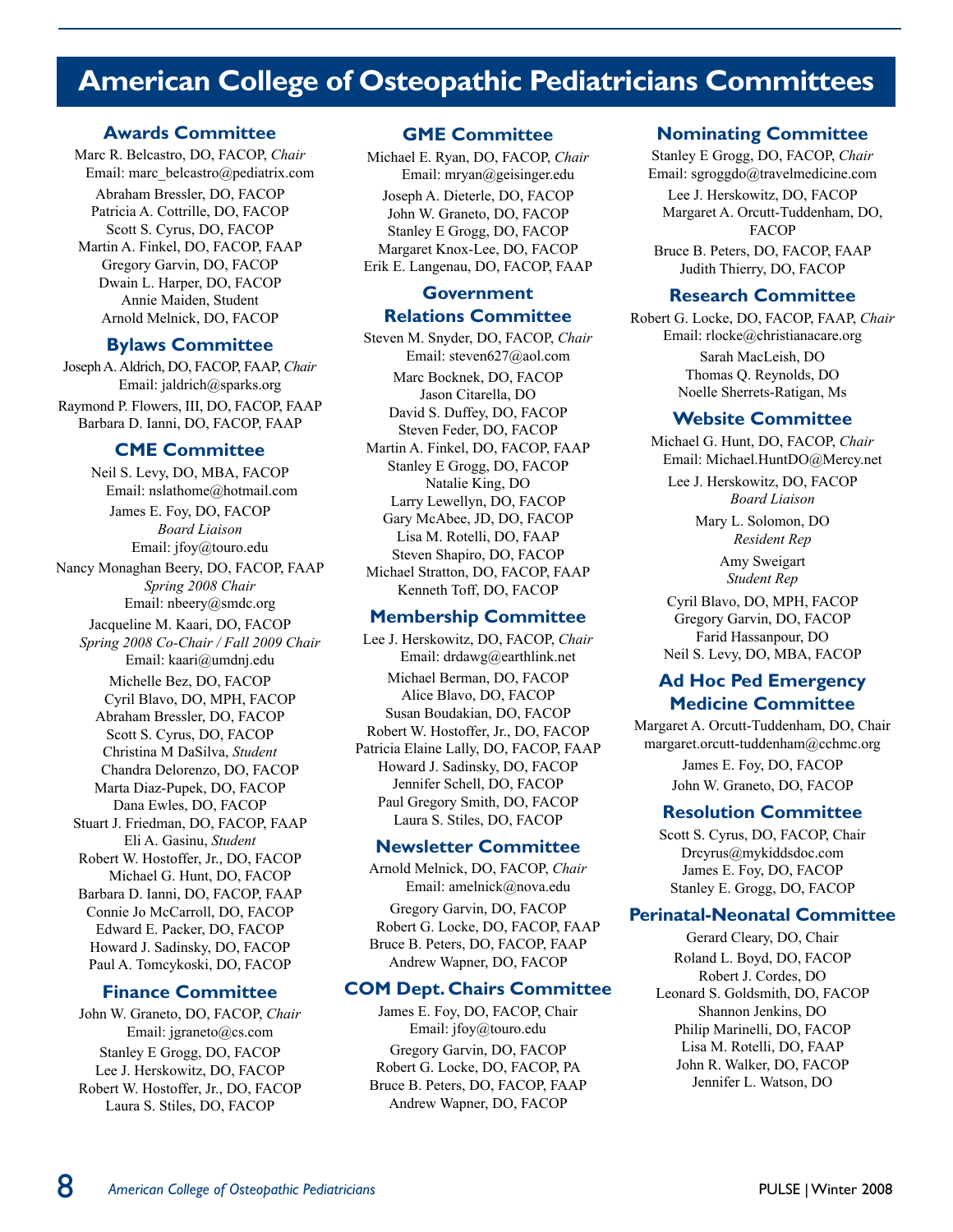#### **Welcome to ACOP New Members!**

#### **Fellow**

Albertina T. Ricci, DO....... Lake Geneva, WI

#### **Intern**

Premal S. Acharya, DO ....... Jacksonville, FL

#### **Pediatric Student Club**

| Ricardo Aguilar  Collinsville, OK                                        |  |
|--------------------------------------------------------------------------|--|
| Nomana AkhtarBradenton, FL                                               |  |
| Jessica R. Anderson Greenacres, FL                                       |  |
|                                                                          |  |
|                                                                          |  |
| Joseph N. BadolatoDavie, FL                                              |  |
| Matthew E. Bassan  Baltimore, MD                                         |  |
| Christina Benedict Downers Grove, IL                                     |  |
| Sagir G. Bera  Plantation, FL                                            |  |
| Tanaz T. Berahman  Miami, FL                                             |  |
| Joshua R. BergDavie, FL                                                  |  |
|                                                                          |  |
| Laura L. Bode Tulsa, OK                                                  |  |
| Marie Boling Vallejo, CA                                                 |  |
| Lauren N. Brankle  Westmont, IL                                          |  |
|                                                                          |  |
| Kelli A. Burton Ft. Lauderdale, FL                                       |  |
| Eric M. Canaday Tulsa, OK                                                |  |
| Ryan C. Cantville  Plantation, FL                                        |  |
| Sonya W. Chehardy  Jenks, OK                                             |  |
| Antonino Chetta Garfield, NJ                                             |  |
| Tintu T. ChiramelDavie, FL                                               |  |
| Mark L. ChristensenDavie, FL                                             |  |
| Jessica M. Ciaburri Blacksburg, VA                                       |  |
| Lauren K. Conway  Broken Arrow, OK                                       |  |
|                                                                          |  |
| Elizabeth E. CzarBlacksburg, VA                                          |  |
| Kristen R. Darden Tulsa, OK                                              |  |
| Sabine DelinoisCoconut Creek, FL                                         |  |
| Laura A. Dick Bradenten, FL                                              |  |
| Stephen B. Dixon  Tulsa, OK                                              |  |
| John M. Falatko  Tulsa, OK                                               |  |
| Karen D. Fluet Bradenton, FL                                             |  |
| April N. FosterDavie, FL                                                 |  |
| Christopher D. Fuertes  Tulsa, OK                                        |  |
| Lisa M. Gamache Largo, FL                                                |  |
|                                                                          |  |
| Nadine R. George  Plantation, FL                                         |  |
| Lindsey K. Gerdes  Vallejo, CA                                           |  |
| James GiannoneGlen Cove, NY                                              |  |
| Cynthia M. Griffin Radford, VA                                           |  |
| Bryan D. Grooms  West Union, OH                                          |  |
| Kristen M. Haase  Plantation, FL                                         |  |
| Robert F. Hamburger  Ft. Lauderdale, FL                                  |  |
| Heather N. Hamilton Blacksburg, VA                                       |  |
| Justin K. Hamlin Tulsa, OK                                               |  |
| Tess N. Hanner  Tulsa, OK                                                |  |
| Tara T. HastonDavie, FL                                                  |  |
| Cameron C. Henderson  Tulsa, OK<br>Empress J. Hughes  Christiansburg, VA |  |

*Continued on page 12*

# Sites for Sore Eyes

# **Dermatology Anyone?**

#### *By Gregory Garvin, DO, FACOP Associate Editor*

I recently needed to look in Google for "dermatology" and found these Web Sites… Check some of them out! There are a wealth of sites with pictures/slides if you ever need for a presentation. They are readily available to you, usually for "free", but check carefully since some sites may charge.

- 1. http://medicine.ucsd.edu/clinicalimg/Skin.html University of Southern California San Diego Catalog of Clinical Images.
- 2. http://www.dermatlas.com/derm/ A dermatology atlas of "10,019 Images & 447 Contributors and Dermatology Links." Bernard A Cohen, MD; Christopher V Lehmann, MD. John Hopkins
- 3. http://depts.washington.edu/nnptc/online\_training/std\_handbook/gallery/index. html Connie L Celum, MD, MPH; Jeanne Marrazzo, MD, MPH, & Anne Meegan. University of Washington Health Sciences Center of Educational Resources.
- 4. http://www.mic.ki.se/MEDIMAGES.html . Kaolinska Institute (from Sweden in English). Karm Roding, Director. The Nobel Assembly at Kaolinska Institute awards the Nobel Prize in Physiology or Medicine. This has a link specifically to Pediatric Images.
- 5. http://www.dermnetnz.org/patient-information.html. New Zealand Dermatology Society. Loaded with information as well as images for patients

I could go on farther or even visit the "derm" sites for another PULSE issue but hope the readers find these sites helpful. If anyone has other sites of dermatology sites or other medically related sites please send me a link at garving@genesisihealth.com

Happy Surfing!

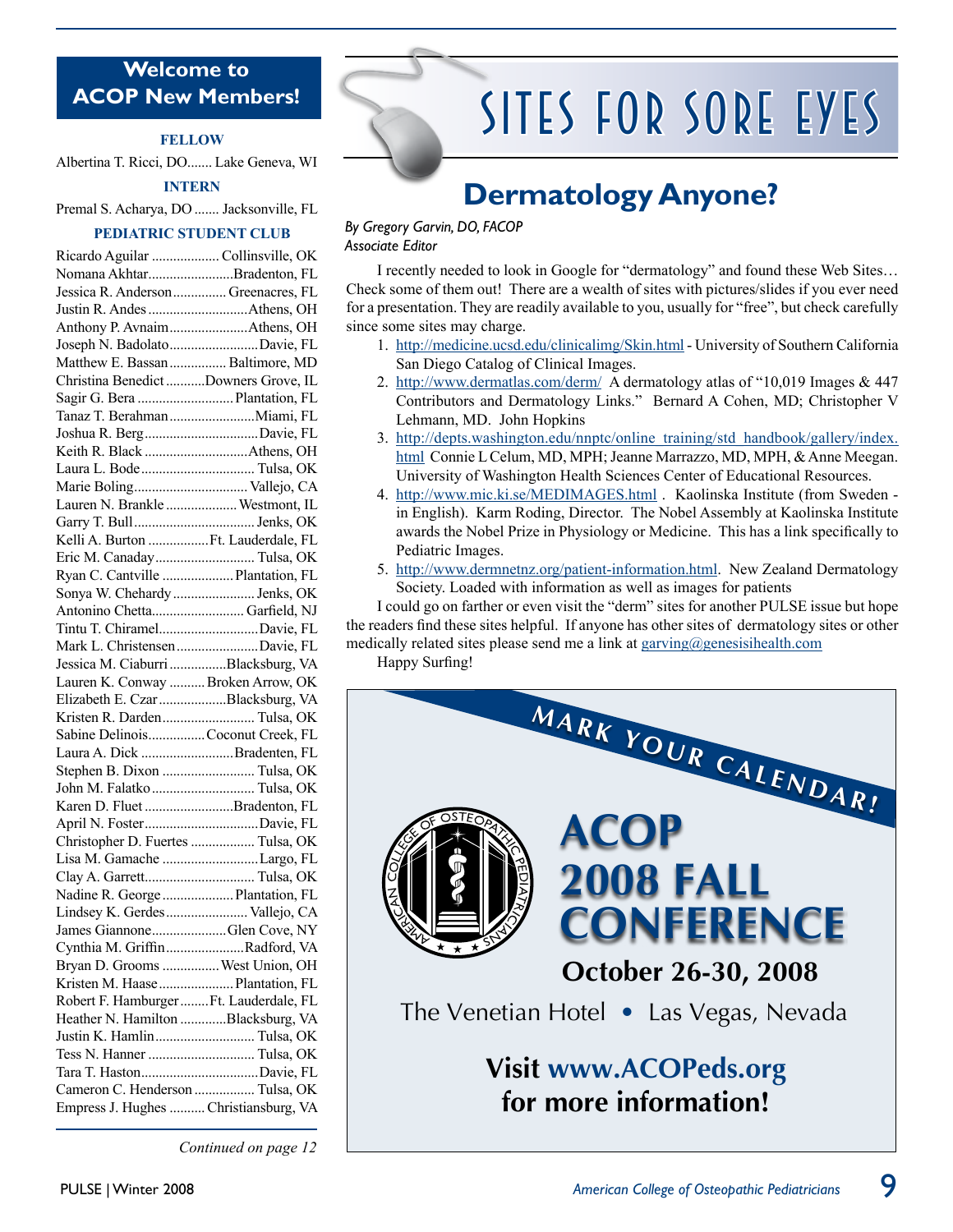## **Sunny California Provided the Backdrop for the 2007 ACOP Fall Conference**

#### *By Robert W. Hostoffer, Jr., DO, FACOP*

Thousands of osteopathic physicians and students attended the AOA 112th Annual Convention and Scientific Seminar in San Diego, CA. As expected, many pediatricians, students, and physicians from other disciplines attended the ACOP didactic sessions over the conference period. The continuing medical education conferences from the ACOP have been providing to the membership quality, up-to-date information in a concise, easy-to-learn format.

Monday morning began with a look at computers and PDA's in pediatric medicine and how the use of electronic devices can improve your practice efficiency and quality. "The world of medicine is going electronic, but with education and training, the transition can be smoother," stated Daniel W. Saylak, DO, FACOFP. Afterwards, the AOA opening session presented presidential candidate Michael Dale Huckabee, former Governor of Arkansas, as the keynote speaker. He presented his views on the current state of the healthcare system in America and believes that there is a "health crisis" and not so much a "healthcare crisis." He reflected on a time when he had difficulty walking the Arkansas Capital steps because of his weight and what he did about his problem. In conjunction with the presidential theme of AOA President, Peter Ajluni, DO, and ACOP President, Bob Hostoffer, DO, Mr. Huckabee believes healthier habits are the answer to the crisis and it starts with physicians and leaders in this great country. The morning was completed with the annual AOA/ACOP series on practice management topics. This year, Mary Jean Sage, CMA-AC spoke on *How to Optimize Income by Proper Documentation and Billing* and Don Self spoke on *Pediatric Billing*. This series is devoted to the membership and is designed to promote the "business of medicine" through improved documentation and reimbursement, while avoiding well-known pitfalls. The short afternoon provided us with lectures on *Pediatric Obesity* and *Diabetes*. Malcolm S. Schwartz, DO, FACOP, presented two excellent lectures on the current problems and provided the attendees with information on treatment options.

The education for the following day was directed towards the babies of the neonatal intensive care unit (NICU) and particular problems faced by pediatricians caring for these babies. Lectures on *Dysmorphic Features*, *Ambulatory Care and Death of the NICU Patient* provided participants current information on the challenging areas and, sometimes unfortunate outcomes, seen in this particular

patient population. The afternoon focused on the genetics and new expanded test provided by the newborn screening tool. Michael Kayser, DO, supplied comprehensive lectures on *New Expanded Newborn Metabolic Screen* and *New Techniques for the Diagnosis of Genetic Diseases*. The day was finished with a lecture on *Current Concepts in Genetic Counselin*g by Michelle A. Fox, MS, BA, CGC.

*School Bullies, Post Traumatic Stress Disorder*, *Tragic Events in the Community* and *Death and Dying* were the focus for Wednesday. These are difficult issues faced by pediatricians that don't always have simple solutions. The speakers provided insight to help the pediatrician deal with these difficult events and solutions.

The conference would not be complete without presenting to the attendees information on pediatric manipulation and supplying time for an *OMT Workshop*. "Hands on" is the key according to Shawn Centers, DO, FACOP. As in past years, Dr. Centers spoke about pediatric manipulative therapy and the treatments given to children. His focus is sharing with physicians and students the true art of osteopathic medicine and allowing them to practice the healing effects through the treatments.

President Hostoffer and the ACOP Board recognize the success of the ACOP Fall Conference is due to the commitment and diligent efforts of the ACOP CME committee to provide consistent quality conferences along with the support and attendance from the ACOP membership. We are looking forward to the Spring



Conference in Savannah, GA, on April 10-13, 2008 and look forward to seeing you there. Remember, the ACOP web site is **www.ACOPeds.org** which gives you the opportunity to learn more about the ACOP, the Spring Conference, and to register on line.

ACOP Thanks the Supporters of the 2007 AOA/ACOP Pediatric Track Conference

## Mead Johnson **Nutritionals**

Supporter of ACOP 2007 Initiatives and the 2007 Conduit for Success CD Project

## Ross Products Division, Abbott Laboratories, Inc.

Supporter of ACOP 2007 Initiatives and the ACOP Reception during the Conference

> Genzyme **Therapeutics**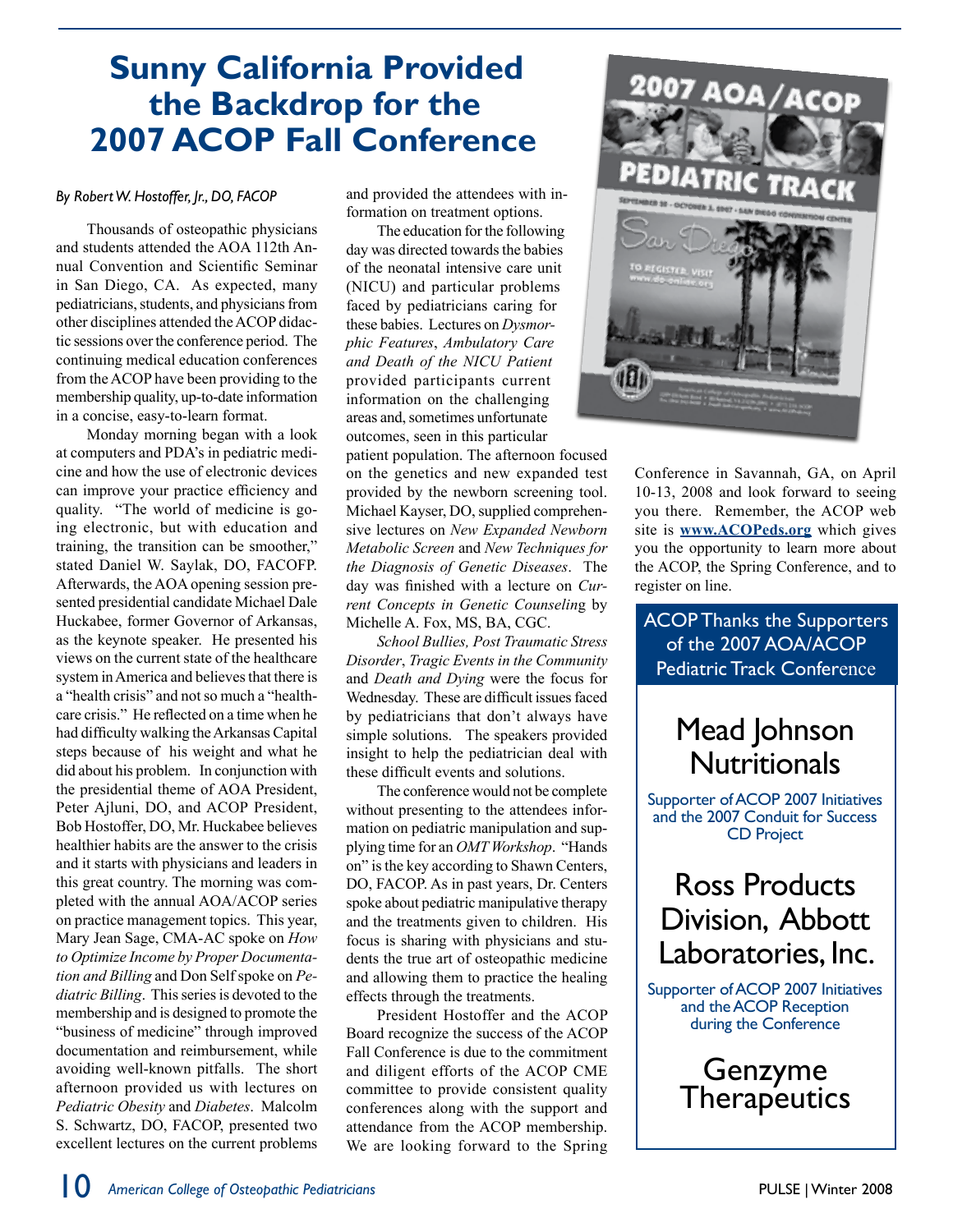

## **The Born Ultimatum**

#### *By Curt C. McClellan, DO Ft. Madison, IA*

Recently I was asked about the difference in my life since I left a small town with a 1:2 pediatric call arrangement to join a four pediatrician call arrangement in a larger community.

As the small town pediatrician, I attended C-sections and High-Risk deliveries, regularly requiring an emergency rapid transit on my part after hours. With the nearest NICU 1 ½ hours away, a great deal of time was spent stabilizing the child awaiting transport. The same emergent situation would occur during office hours, resulting in patient cancellations. With time, the scope of my practice became very delivery oriented, as I was left attending the majority of complicated deliveries and C-sections of other general practitioners' patients. It was frustrating to me that my contact and care of these babies was, for the majority of the cases, only during the delivery period. In my small town practice, I was the only agent in a "Born" Ultimatum.

Sharing call with more pediatricians is the most obvious change in my current practice. Attendance at C-sections and HighRisk deliveries was also left behind with the small community practice. In my present hospital, in addition to working with three other pediatricians, I also have the support of a neonatology service. The neonatalogist attends the C-sections, complicated or high risk deliveries both day and night. To my great relief, the move has brought me more face time with patients and parents in the office beyond delivery and less time racing through town. I have a team to work with and no longer play solo special agent to other physicians.

I went into pediatrics with the vision of helping children into the world and watching them grow up with my practice. It has been my experience that a small town practice does not always lend itself to the doctor/patient relationship I'd envisioned. Rather, to the pediatrician, it might leave one susceptible to specialization without support.

I write this as a reflection of my experience between two different size practices and towns. I am grateful to Gregory L. Garvin, DO for the opportunity to join his pediatric group and make a much-needed change to a larger "agency".

## **Proposed ACOP Bylaws Change**

A Pediatric Residency Director and Pediatric Department Chair are currently serving on the ACOP Board of Trustees. However, the board would like to make sure that there will always be representation from each of these two groups. At the request of the ACOP Board of Trustees, the Bylaws Committee has drafted the following proposed bylaws change. Voting will occur at the 2008 Annual Spring Conference in Savannah.

#### **Current**

#### **ARTICLE V**

#### **Board of Trustees**

Corporate powers shall be vested in the Board of Trustees, which shall consist of Officers of the College (see Article IV) and up to seven (7) trustees. The trustees must include five fellow members and may include one student member and one resident member.

**Proposed**

#### **ARTICLE V**

#### **Board of Trustees**

Corporate powers shall be vested in the Board of Trustees, which shall consist of Officers of the College (see Article IV) and up to nine (9) trustees. The trustees must include five (5) fellow members and must include one student member; one resident-in-training member; one Pediatric Residency Director; and one Pediatric Department Chair from an AOA-approved college of osteopathic medicine.



### **Tobacco: Kids & Moms**

*By Robert Locke, DO, FACOP*

| 4,000          | American youths,<br>12-17, try their first<br>cigarette each day                                                |
|----------------|-----------------------------------------------------------------------------------------------------------------|
| 11             | Tobacco is the<br>single leading cause<br>of preventable death<br>in US                                         |
| 6,400,000      | of today's<br>children will die<br>in the future from<br>smoking-related<br>disease                             |
| $1$ in $4$     | mothers of child-<br>bearing age smoke                                                                          |
| 32,000         | annual recurring<br>years of potential<br>life are lost due to<br>prematurity and<br>LBW                        |
| 1994           | was the most<br>recent year tobacco<br>companies testified<br>in Congress that<br>nicotine<br>was not addicting |
| 3              | dollars is the<br>cost per pack of<br>cigarettes (average)<br>for smoke-related<br>health care                  |
|                | dollar is average tax<br>paid on a pack of<br>cigarettes                                                        |
| <b>3 for 3</b> | The top 3 brands<br>advertised are the<br>3 most popular<br>among youth                                         |
| 6              | <i>billion</i> dollars is the<br>annual advertising<br>expenditure by<br>tobacco companies                      |
| 4              | times higher risk of<br>dying from SIDS if<br>Mom smokes                                                        |